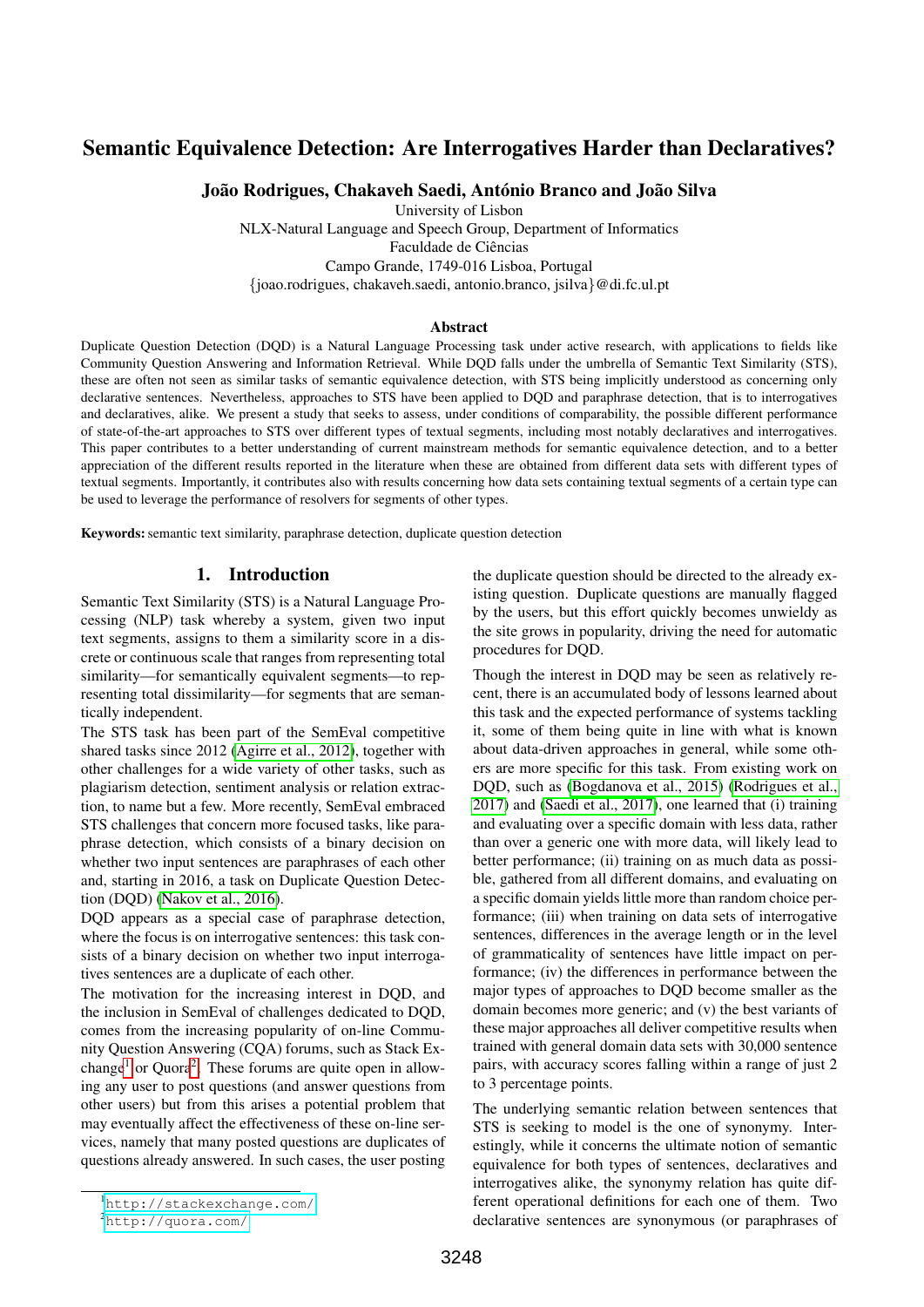each other) just in case they can replace each other and the truth conditions of any text they happen to be part of are preserved under that substitution (modulo so-called opaque contexts). Two interrogatives, in turn, are synonymous (or duplicates of each other) just in case any successful answer to any one of them is also a successful answer to the other one.

- Declarative duplicate pair (from MSRPC)
	- Dogs, he said, are second only to humans in the thoroughness of medical understanding and research.
	- He said that dogs are second only to humans in terms of being the subject of medical research.
- Interrogative duplicate pair (from DupStack) - Where did the notion of "one return only" come from?
	- Should I return from a function early or use an if statement?

#### <span id="page-1-0"></span>Figure 1: Examples of duplicate pairs

The examples in Figure [1](#page-1-0) are instances that comply with these two operational definitions of semantic equivalence, for declaratives and for interrogatives. It does not go unnoticed that the superficial similarity—in terms of common words, word order, length, etc.—between the interrogative sentences is much more rarefied than between the declarative ones. And it is on the basis of superficial features that decisions on the eventual underlying relations of semantic equivalence are made. The contrast between these two illustrative pairs of examples thus strongly suggests that, when it comes to STS, we may be facing two tasks of synonymy detection of quite different levels of difficulty, depending on whether we are modeling synonymy between declaratives, or between interrogatives.

Against this background, what has not been studied yet, and remains an interesting research question, is whether the operational and qualitative difference between the synonymy relations for declarative and for interrogative sentences leads to an impact and a substantive difference between the performance of STS systems for declaratives, on the one hand, and for interrogatives, on the other hand. Or, in other words, in what concerns the automatic detection of semantic similarity, are interrogative sentences more difficult to handle than declarative ones given the current methods at hand to tackle them?

This is the driving research question we seek to address and that motivates the experiments reported in the present paper, as well as other subsidiary research questions.

The remainder of this paper is organized as follows. Section 2 describes the related work. We present the data sets and the experimental approaches to undertake STS in Section 3. In Sections 4, 5 and 6, the experiments carried out are reported and the results of their evaluation are presented, that address the research questions, respectively, whether interrogatives are harder than declaratives, how difficult are Tweets for semantic equivalence detection, and whether merging data sets for different type of textual segments improve the performance of the resolvers. Section 7 concludes with final remarks.

# 2. Related Work

In a recent study, [Saedi et al. \(2017\)](#page-5-4) undertook a systematic comparison of the performance of different major approaches to DQD over progressively larger data sets, by considering approaches that have been identified in the literature as very competitive, namely rule-based, support vector machines classifiers, and deep convolutional neural networks.

A major finding of that systematic study of the learning curves of these major approaches is that there is no approach that beats all others in every point of the learning curve. Simpler, rule-based approaches, like the Jaccard index, are highly competitive for small data sets, but as more data becomes available, they lose out to more sophisticated approaches. In particular, and confirming a widespread assumption in Machine Learning, deep learning approaches come into their own, and its performance surpasses all other approaches, only when a sufficiently large amount of training data is available, containing above 30,000 pairs of sentences with a 50/50 split between duplicates and nonduplicates.

# 3. Data Sets and Approaches to Semantic Equivalence Detection

This Section describes the data sets and the different approaches to STS that were used in our experiments.

### 3.1. Data sets

To carry out the proposed experiment, at least two corpora are required, one with interrogative sentences and another with declarative sentences. The corpora should be as close as possible to each other in other aspects, particularly in terms of domain, size and class distribution, in order to obtain results that can be as comparable as possible. To support the testing of our central hypothesis that interrogatives are harder than declaratives in terms of semantic equivalence detection, we resorted to two data sets, one with interrogatives (Quora) and another with declaratives (MSRPC). We also included a third data set, with a mixture of declarative and interrogative sentences (DupStack), and a fourth one (PIT), with segments of highly compromised grammaticality.

These data sets, all in English, are introduced below.

- MSRPC is the Microsoft Research Paraphrase Corpus (Dolan and Brockett, 2005). It consists of 5,801 pairs of edited and grammatically well-formed declarative sentences taken from news articles on various topics, with each pair being annotated with a binary label indicating if its sentences are paraphrases of each other or not. There are 3,900 pairs with paraphrases, and the sentences are on average 18.92 words long.
- Quora is a corpus originating from the CQA forum Quora (Iyer et al., 2017). It contains over 404,289 pairs of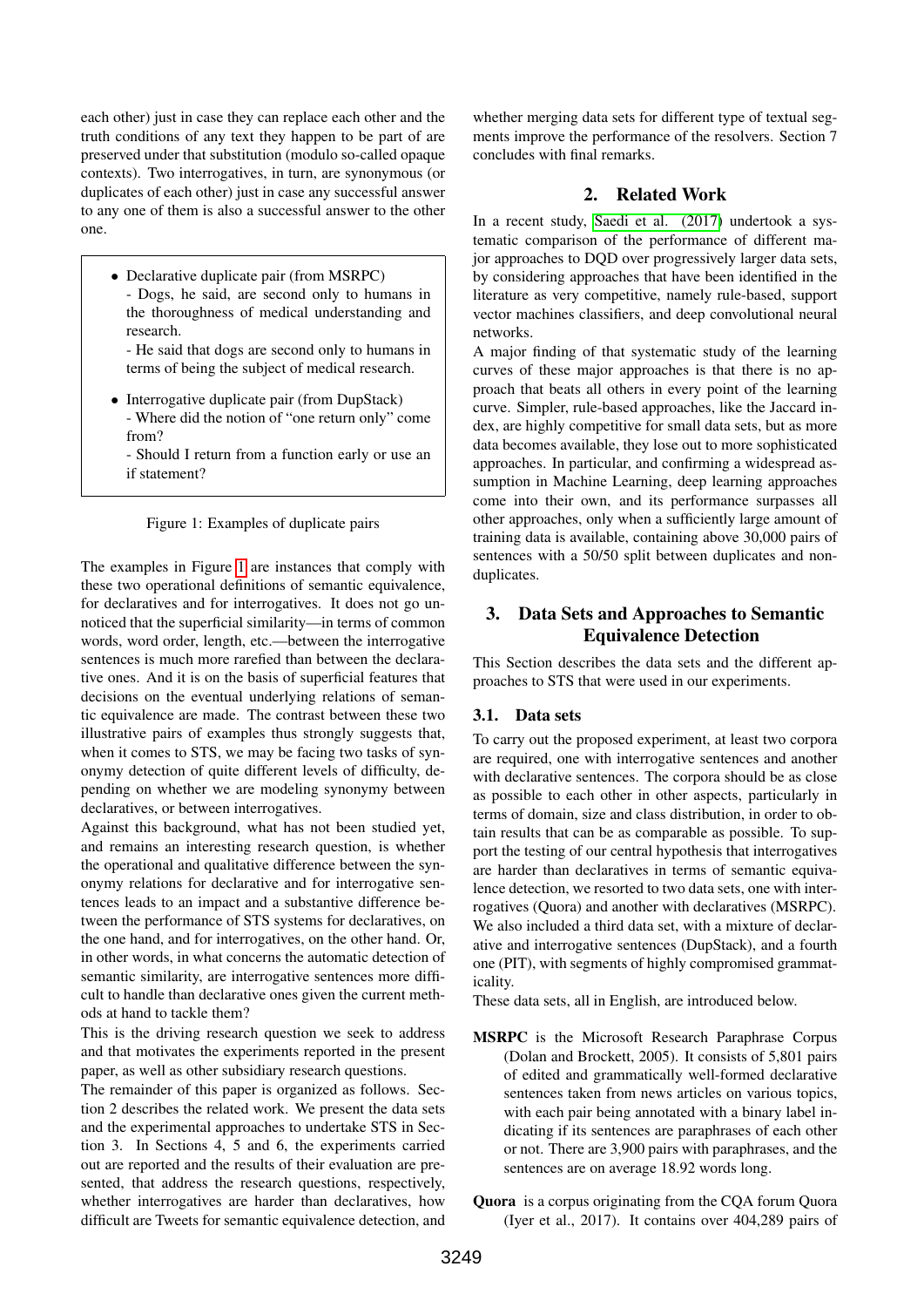edited and grammatically well-formed questions, annotated as to whether they contain duplicates or nonduplicates, of which 149,263 are pairs with duplicates. These questions address any topic and on average are 11.06 words long.

- DupStack is the acronym used in this paper for CQADup-Stack (Hoogeveen et al., 2015), a corpus composed of pairs of threads from StackExchange, another popular CQA site, annotated with information as to whether they are a duplicate. The 3,891,016,008 pairs of threads are sourced from 12 subforums of StackExchange resorting to the original classification split, covering a number of subtopics mostly in the ICT domain, of which 10,677 contain duplicate pairs. These segments have an average length of 8.48 words, with some of them presenting sub-optimal grammaticality. They were entered by the users as the title of a larger text where the information being searched for is indicated, and thus with many of them appearing clearly as declaratives.
- PIT is the corpus Paraphrase and Semantic Similarity in Twitter for the SemEval-2015 Task 1 (Xu et al., 2015). It contains over 18,000 pairs of segments, taken from Twitter. These sentences tend thus to be relatively short and make extensive use of abbreviations and a highly compromised grammaticality. There are 5,641 pairs with paraphrases, and the segments have on average a length of 8.13 words.

For the sake of comparability of the experimental results to be obtained on the basis of these data sets, we take an equal number of sentence pairs from each corpus, randomly selected, but ensuring a balanced distribution with an equal number of duplicate and non-duplicate cases. The smallest corpus, MSRPC, with 3,900 duplicate (and 1,901 nonduplicate) pairs, constraints the maximum number of sentence pairs that can be picked. Accordingly, from each corpus, 3,900 duplicate and 3,900 non-duplicate pairs are randomly selected, for a total size of 7,800 pairs per corpus. Note that MSRPC only has 1,901 non-duplicate pairs. The other 1,999 non-duplicate pairs in the respective subcorpus are generated by randomly pairing sentences taken from distinct pairs.

In all experiments, 80% of the pairs are used for training and 20% for testing.

Table [1](#page-2-0) summarizes information on the type and size of the sub-corpora used.

|              | type      | grammaticality     | #tokens |
|--------------|-----------|--------------------|---------|
| <b>MSRPC</b> | declar.   | ok                 | 301,428 |
| Ouora        | interrog. | ok                 | 177,334 |
| DupStack     | mixed     | sub-optimal        | 142,387 |
| <b>PIT</b>   | tweets    | highly compromised | 137,898 |

<span id="page-2-0"></span>Table 1: The four sub-corpora, each with 7,800 pairs.

While the number of sentence pairs is the same for all corpora, MSRPC has a much higher number of tokens. This happens because the sentences in that corpus, which are taken from news articles, are usually longer than the questions from Quora and DupStack, or the tweets from the PIT corpus.

### 3.2. Approaches to semantic equivalence detection

We use the same set of approaches for DQD from [\(Ro](#page-5-3)[drigues et al., 2017\)](#page-5-3) and [\(Saedi et al., 2017\)](#page-5-4), as these cover a range of different methods with state-of-the-art performance for the size of training data there are available for the present experiments. Given the hypothesis that detecting synonymy between interrogatives is harder than between declaratives, we resort to approaches to semantic equivalence detection with highly competitive performance for DQD, in order to explain away a possible justification for the difference in performance between the two types of sentences based on the putative weakness of the methods used vis a vis interrogatives.

In this paper we provide a short summary of each approach and direct the reader to the articles cited above for further information.

- Jaccard The Jaccard index is a straightforward statistic based on the count of common of  $n$ -grams between the two segments being compared. It is used as a simple baseline that previous work has shown to nonetheless be very competitive [\(Wu et al., 2011\)](#page-5-5), especially for small sized data sets below 30,000 pairs [\(Saedi et al.,](#page-5-4) [2017\)](#page-5-4). All *n*-grams, with *n* ranging from 1 to 4, are used.
- SVM Support Vector Machine classifiers have been used with success in many NLP tasks and are able to cope with a great variety of features. The set of features used in this work is formed by (i) two vectors with the one-hot encodings of n-gram occurrences in each segment; (ii) the Jaccard index scores for 1, 2, 3 and 4 grams; (iii) the counts of negative words (e.g. *never*, *nothing*, etc.) in each segment; (iv) the number of nouns that are common to both segments; and (v) the cosine similarity between the vector representation of each segment.
- DCNN Deep Neural Networks have, over the past few years, gained popularity and been applied to many NLP tasks, often surpassing by a large margin the other alternative approaches if sufficiently large training data is available. In this work, we use the architecture introduced in [\(Rodrigues et al., 2017\)](#page-5-3), which combines a convolutional neural network and a deep network in a Siamese architecture.

# 4. Are Interrogatives harder than Declaratives?

In this Section, we present data and experiments whose results are suited to bring empirical evidence that can support our research hypothesis that interrogatives are harder than declaratives in terms of semantic equivalence detection.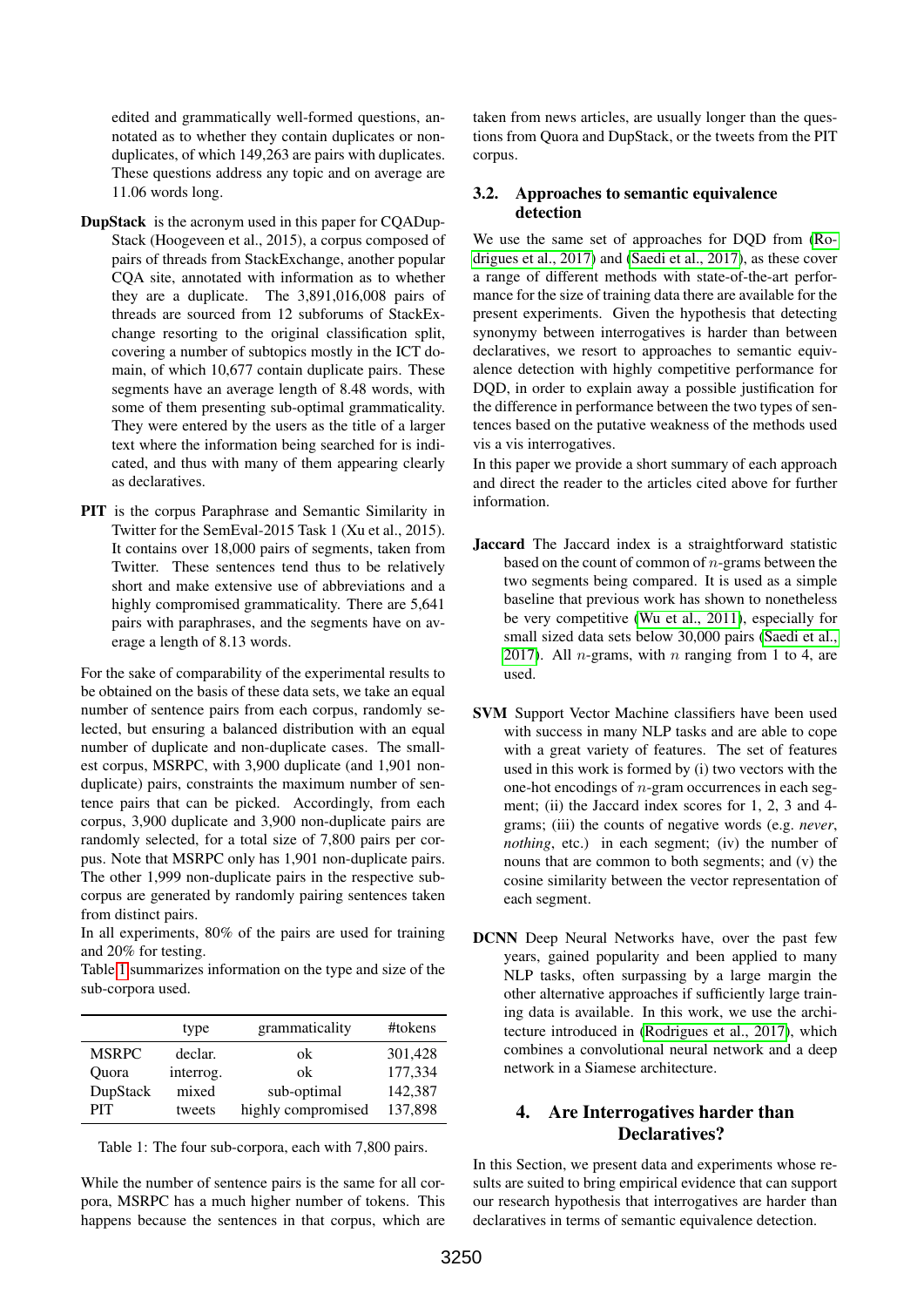### 4.1. Semantic equivalence

A first and straightforward experiment consists of training and evaluating each one of the three working approaches for semantic equivalence detection over each one of the two principal data sets, the ones with declaratives (MSRPC) and with interrogatives (Quora). The results are summarized in Table [2.](#page-3-0) Note that for SVM and DCNN, the scores shown are the average of 3 runs.

|                        | Jaccard | - SVM | <b>DCNN</b> |
|------------------------|---------|-------|-------------|
| Declaratives (MSRPC)   | 77.30   | 80.46 | 78.42       |
| Interrogatives (Quora) | 69.29   | 69.10 | 72.78       |

<span id="page-3-0"></span>Table 2: Accuracy scores (%) of the different approaches applied to the two different types of segments, with the highest values (in bold) for declaratives.

The three approaches perform better for declaratives than for interrogatives across the board by a substantial margin, that ranges from over 5 (DCNN) to over 11 percentage points (SVM). This provides clear empirical support for our research hypothesis.

#### 4.2. Superficial overlap

As noted in Section 1, a major motivation to put forward our research question is the observation of the different operational definitions for the semantic equivalence of declaratives and of interrogatives. Under these definitions, for two sentences to be equivalent, less superficial commonalities between them seem to be expected to hold on average for interrogatives than for declaratives.

A way to obtain a quantitative test for this expectation is to measure the level of superficial overlap. For this purpose, we calculate the average BLEU score between the sentences in equivalent pairs and between the sentences in non-equivalent pairs, where higher scores reflect higher overlap. The results are reported in Table [3.](#page-3-1)

|                        |       | equivalent non-equivalent |
|------------------------|-------|---------------------------|
| Declaratives (MSRPC)   | 49.73 | 18.93                     |
| Interrogatives (Quora) | 31.20 | 17.33                     |

<span id="page-3-1"></span>Table 3: Averaged BLEU scores of sentences in equivalent and non-equivalent pairs

With the highest score for declaratives (49.73), and a difference to interrogatives of over 18 BLEU points, for sentences that are semantic equivalents of each other, these scores provide an objective confirmation that equivalent interrogatives have less superficial overlap than equivalent declaratives. Hence, this grants objective support for the expectation that interrogatives should be harder than declaratives for semantic equivalence detection, as the mainstream approaches for this task are data-driven and rely on the superficial similarity of sentences for their operation.

#### 4.3. Mix of types

An additional piece of evidence that may support our research hypothesis can be looked for in the performance of the equivalence detection systems when running over a data set like DupStack, composed by a mixture of declarative pairs and interrogative pairs, and even mixed-type pairs.

- Duplicate mixed-type pair (from DupStack) - Turn-by-turn direction using PgRouting - How to emulate Google Maps driving directions using pgRouting? • Non-duplicate mixed-type pair (from DupStack)
- SLD: OGC Filter set, but symbolizer expected - How to delete coordinate system from raster file with prj.adf?

Figure 2: Example of mixed-type pairs

If our hypothesis holds, the accuracy scores for this data set should lie between the higher and lower scores of declaratives and interrogatives, respectively. The results of this experiment are reported in Table [4.](#page-3-2)

|                        | Jaccard | <b>SVM</b> | <b>DCNN</b> |
|------------------------|---------|------------|-------------|
| Declaratives (MSRPC)   | 77.30   | 80.46      | 78.42       |
| Mixed (DupStack)       | 74.16   | 71.23      | 81.51       |
| Interrogatives (Quora) | 69.29   | 69.10      | 72.78       |

<span id="page-3-2"></span>Table 4: Accuracy scores (%) of the different approaches applied to the different types of segments, with the inbetween values (in bold) for the data sets with a mix of declaratives and interrogatives on two of the three approaches.

In two (Jaccard and SVM) of the three approaches, the scores are in line with this prediction, with in-between values. Overall, this provides yet another piece of empirical evidence to the research hypothesis, with the value for DCNN (81.51) appearing as an outlier.

## 5. How difficult are Tweets after all?

In the context of the results reported in the previous Sections, a third interesting research question to address is to determine how difficult may be the task of semantic equivalence detection for Tweets.

Previous results [\(Rodrigues et al., 2017\)](#page-5-3) indicate that to a certain extent, reducing the average size of interrogative segments and relaxing the grammaticality of interrogative segments have little impact in equivalence resolvers for interrogatives. But when compared with Tweets—much shorter and with much more compromised grammaticality—these appear as mild differences and the respective may be of little guidance when we turn to Tweets.

To answer this third research question, we trained and evaluated the three approaches for resolving semantic equivalence over PIT, the data set with Tweets. Their performance results are reported in Table [5.](#page-4-0)

The three approaches perform worse for Tweets than for the second worst type of segments, viz. interrogatives, by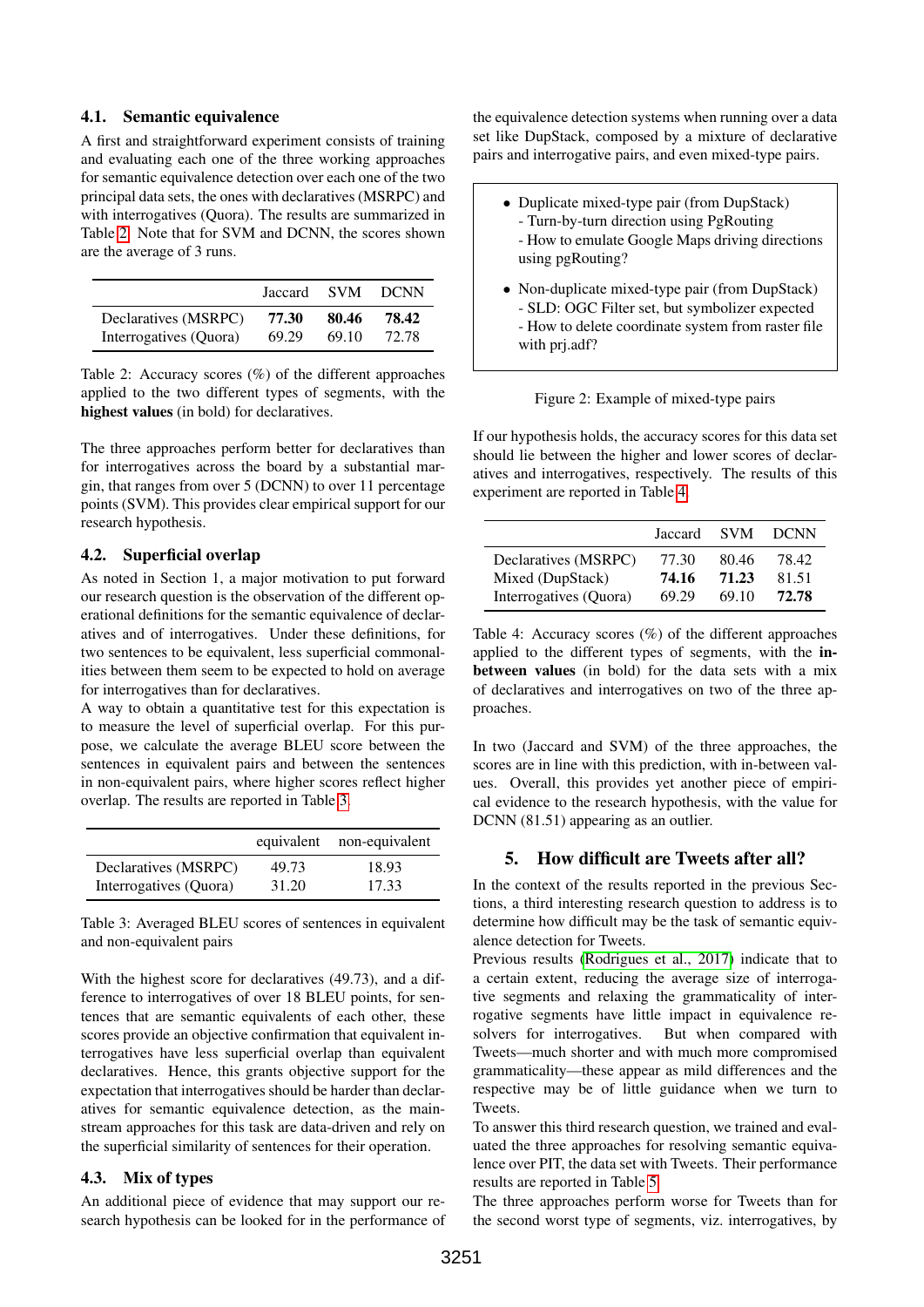- Duplicate pair (from PIT) - That 3pointer from Kevin Durant was lucky asf - the NBA gods showed favor to that 3
- Non-duplicate pair (from PIT)
	- Aye mac miller new music is aite - I swear my waiter is Mac Miller

Figure 3: Examples of Twitter pairs

|                        | Jaccard | <b>SVM</b> | <b>DCNN</b> |
|------------------------|---------|------------|-------------|
| Declaratives (MSRPC)   | 77.30   | 80.46      | 78.42       |
| Mixed (DupStack)       | 74.16   | 71.23      | 81.51       |
| Interrogatives (Quora) | 69.29   | 69.10      | 72.78       |
| Tweets (PIT)           | 67.82   | 67.83      | 51.70       |

<span id="page-4-0"></span>Table 5: Accuracy scores (%) of the different approaches applied to the different types of segments, with the lowest values (in bold) for Tweets

a margin that ranges from almost 1.5 (SVM) to over 20 percentage points (DCNN). When the resolvers for Tweets are compared to the best resolvers, for grammatical, manually edited declaratives (MSRPC), this gap widens up for a range from about 10 (Jaccard) to almost 30 percentage points (DCNN). This indicates that Tweets are the hardest type of segments in terms of semantic equivalence detection.

# 6. Interrogatives and Declaratives Leveraging each other?

The results in Section 4 help to clarify that interrogatives are harder than declaratives in terms of the mainstream approaches to resolve semantic equivalence detection.

Interestingly, this relative advantage gets reverted when it comes to data sets. It is easier to find, collect and support interrogatives with larger data sets, than declaratives. The reason is that semantic equivalent interrogatives happen to be generated in real usage scenarios, as e.g. in the Quora service, making them easy to crowdsource, while declaratives are not. $3$  Hence a next research question is to empirically determine whether, and to what extent, the more abundant data sets with interrogatives can help improve the detection of equivalent declaratives.

### 6.1. Cross training

A first experiment seeks to assess how performance is impacted by differences between the training data and the testing data. For this purpose, the overall best system, DCNN, is trained on each corpus and each resulting model is evaluated on each corpus. The results are summarized in Table [6.](#page-4-2) When trained on data sets with declaratives (MSRPC) and with mixed types (DupStack), the best performance is observed when the systems resolve the equivalence for simi-

|                   | Evaluate on  |          |              |
|-------------------|--------------|----------|--------------|
| Train on          | <b>MSRPC</b> | DupStack | <b>Ouora</b> |
| Declar. (MSRPC)   | 78.42        | 56.28    | 61.67        |
| Mixed (DupStack)  | 70.58        | 81.51    | 56.73        |
| Interrog. (Quora) | 76.35        | 54.23    | 72.78        |

<span id="page-4-2"></span>Table 6: Accuracy scores  $(\%)$  with rows showing training data sets and columns showing evaluation data sets, concerning DCNN, with the highest value (in bold) for each data set

lar types of segments, achieving 78.42 (first row) and 81.51 (second row), respectively.

Very interestingly, when the resolver is trained with the interrogatives (third row), it has the best performance when deciding about declaratives (76.35), and the second best about interrogatives themselves (72.78).

The opposite, however, does not hold. Resolving interrogatives (third column) with systems trained on another type of segments only delivers results that are clearly worse (61.67 and 56.73) than when they are trained on interrogatives themselves (72.78).

This result allows good hopes that the more abundant pairs of duplicate interrogatives can be of help to leverage the performance of resolvers of semantic equivalence between declaratives. Very large data sets with interrogatives collected from real usage scenarios may eventually support the development of resolvers with the best performance than the ones trained on the smaller, and hard to obtain and to expand by explicit manual annotation, data sets containing only declaratives paraphrases. This is the motivation for our next experiment.

### 6.2. Merged data sets

A second experiment consists thus in training resolvers for declaratives over data sets that contain larger data sets than the MSRPC corpus (with declaratives) alone. These data sets are obtained by resorting to a larger subset of Quora with interrogatives (from 7,800 to 100,000 pairs), and to the merging of this and the other data sets (with 7,800 pairs each) used in this paper.

The results of this experiment are reported in Table [7.](#page-4-3)

| Train on                          | Evaluate on<br>Decl(MSRPC) |
|-----------------------------------|----------------------------|
| a11 <sup>1</sup>                  | 79.42                      |
| $Decl(MSRPC) + Interr(Quora100k)$ | 79.36                      |
| Decl(MSRPC)                       | 78.42                      |
| Interr(Quora100k)                 | 74.42                      |

<span id="page-4-3"></span> $1\text{Dec(MSRPC)} + \text{Int(Quora100k)} + \text{Mix(DupStack)} + \text{Tw(PIT)}$ 

Table 7: Accuracy scores (%) with rows showing training data sets and column showing the evaluation data set, concerning DCNN

This experiment permits to understand that by growing the size of the training data set with interrogatives by one order of magnitude—from 7,800 to 100,000 pairs, of the new

<span id="page-4-1"></span><sup>&</sup>lt;sup>3</sup>In the MSRPC corpus, the sentences in the pairs had to be annotated by humans for the specific purpose of the construction of this corpus.